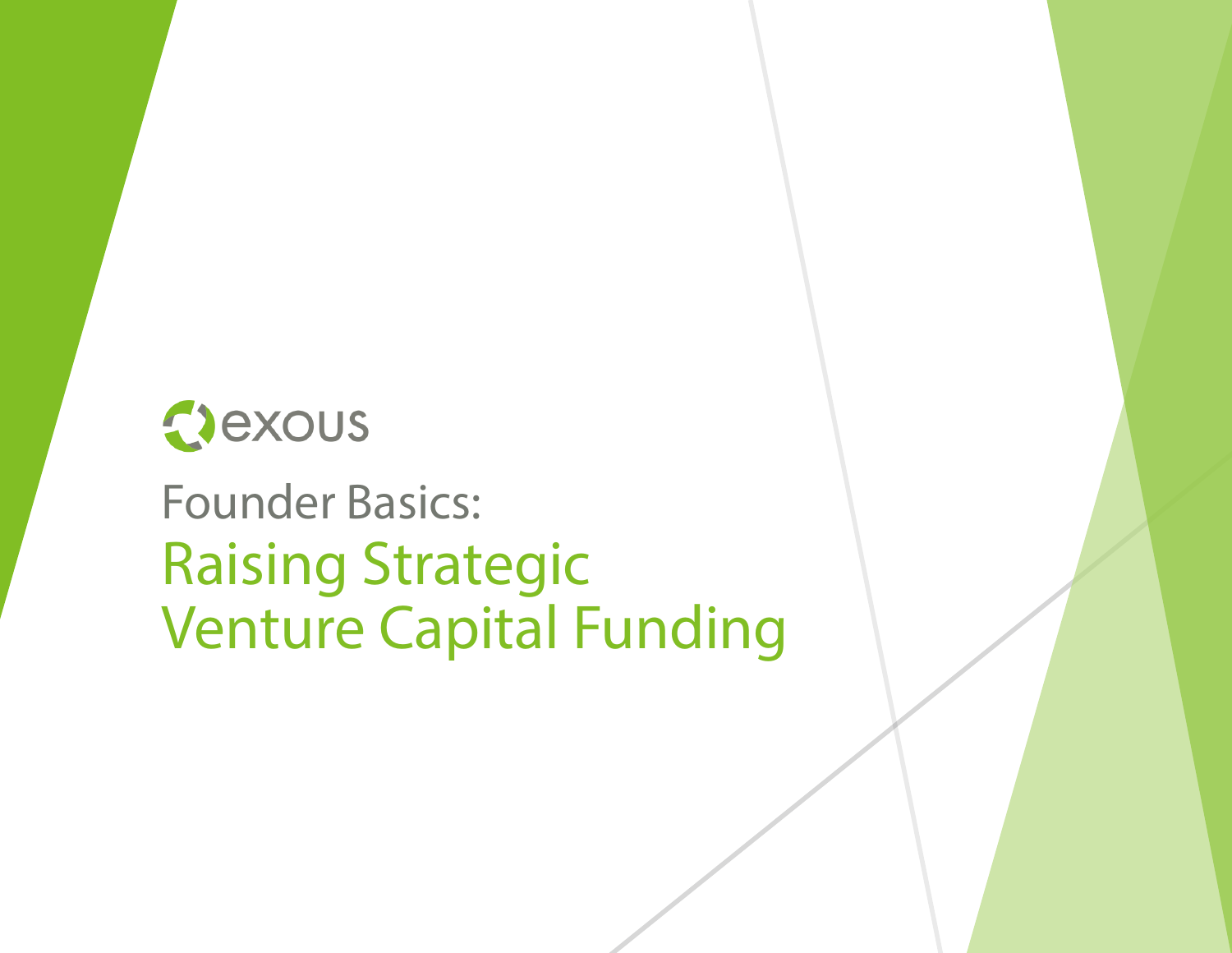

The Venture Capital (VC) ecosystem has seen a resurgence in the second quarter of 2017. In a turnaround from a sluggish Q1, U.S. startups raised \$18.4 billion across all equity stages, from seed through latestage growth rounds in Q2.



Source: PwC | CB Insights MoneyTree™ Report Q2 2017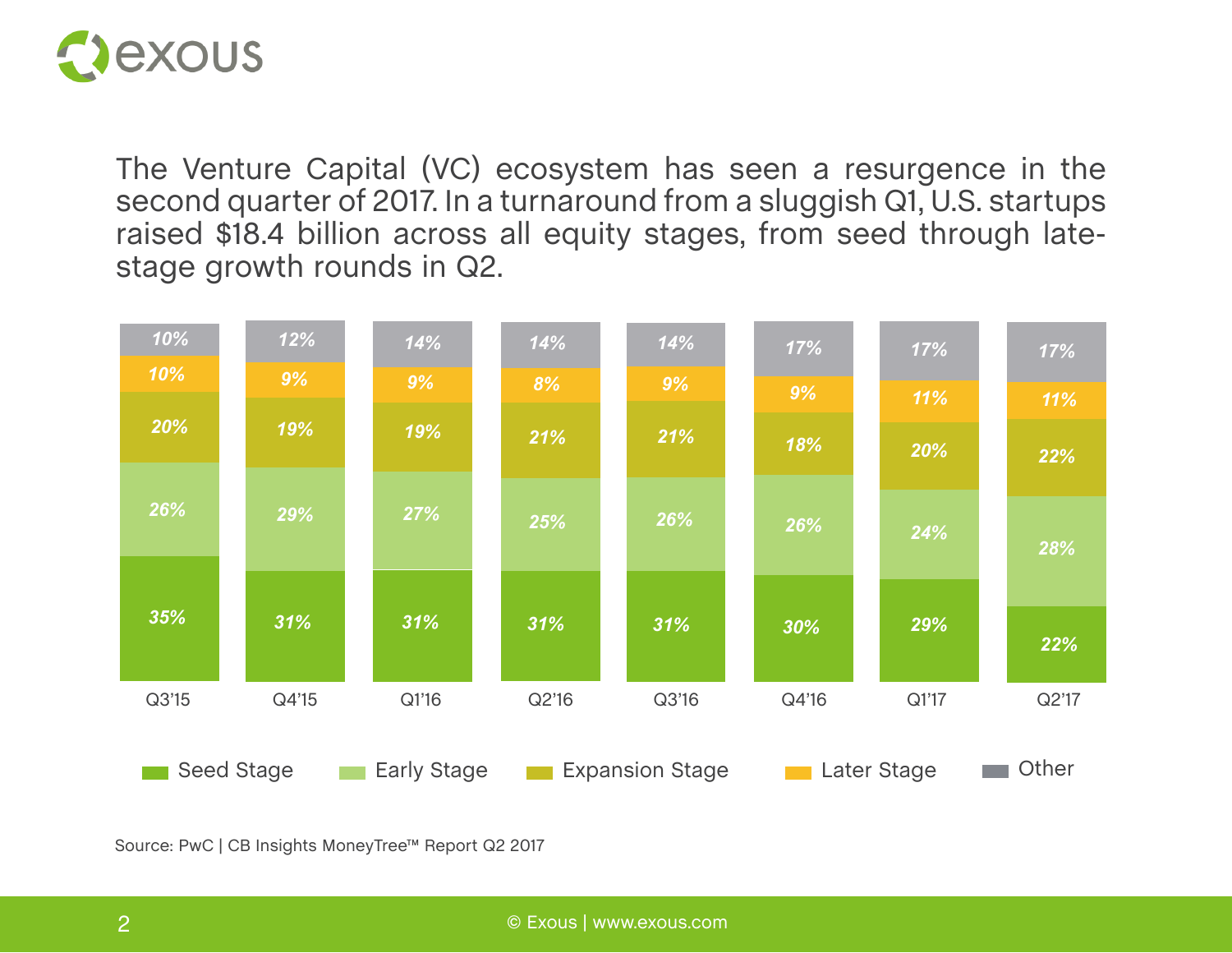

Strong mega-deal activity, alongside the \$1 billion + valuations reached by nine new VC-backed companies, and heightened corporate activity have contributed to a 27% increase in U.S. venture-backed funding since last quarter.



Source: PwC | CB Insights MoneyTree™ Report Q2 2017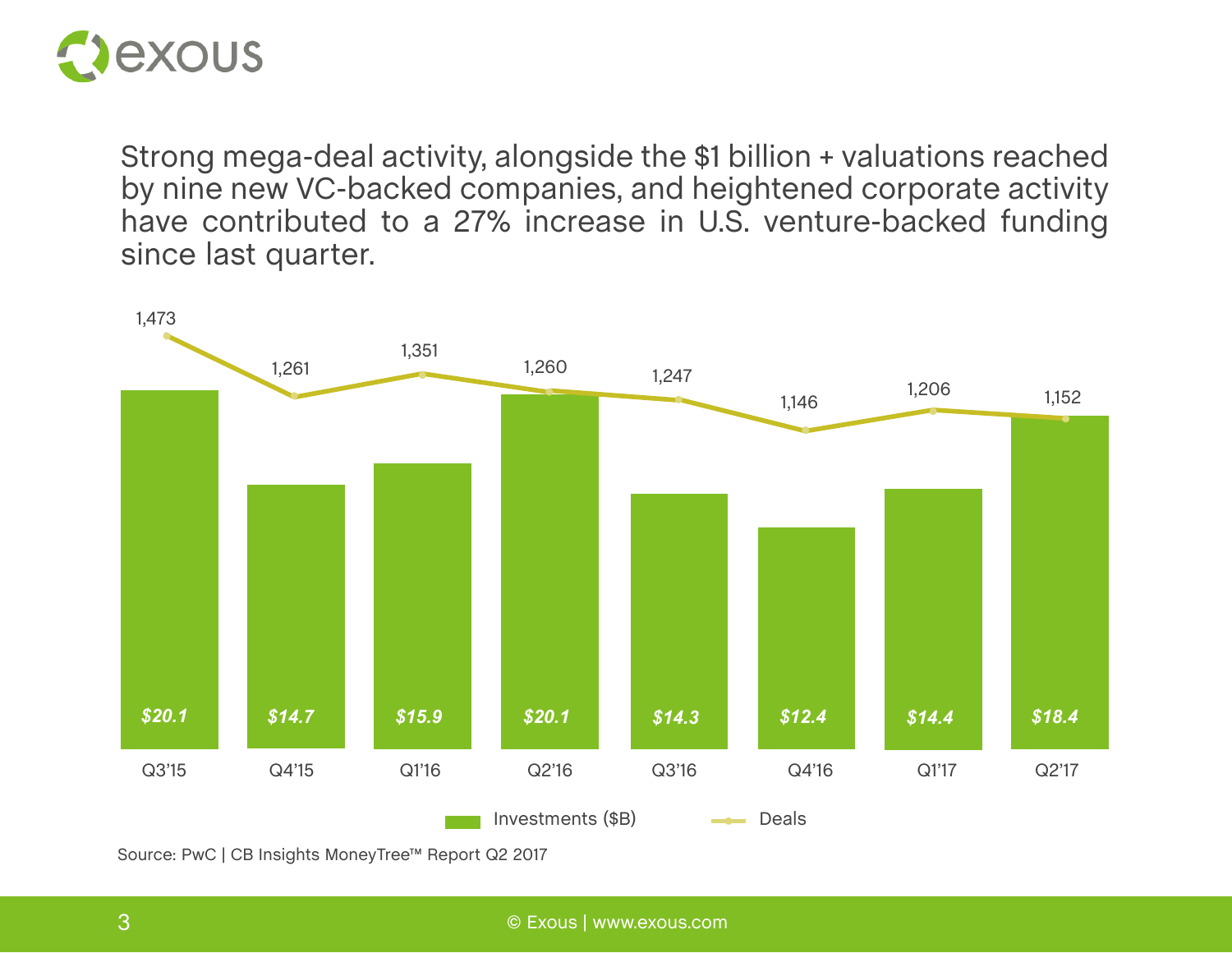## exous



Source: PwC | CB Insights MoneyTree™ Report Q2 2017

The global VC landscape has seen even stronger gains, with an overall 53% surge in financing as Asia saw a doubling in funding from Q1. With mega-round activity trending upwards across the globe, Asia saw quarterly funding surge 103%, driven by five massive deals of \$1 billion or more. These far-reaching milestones have positioned both European and Asian markets to hit eight-quarter dollar highs in funding activity.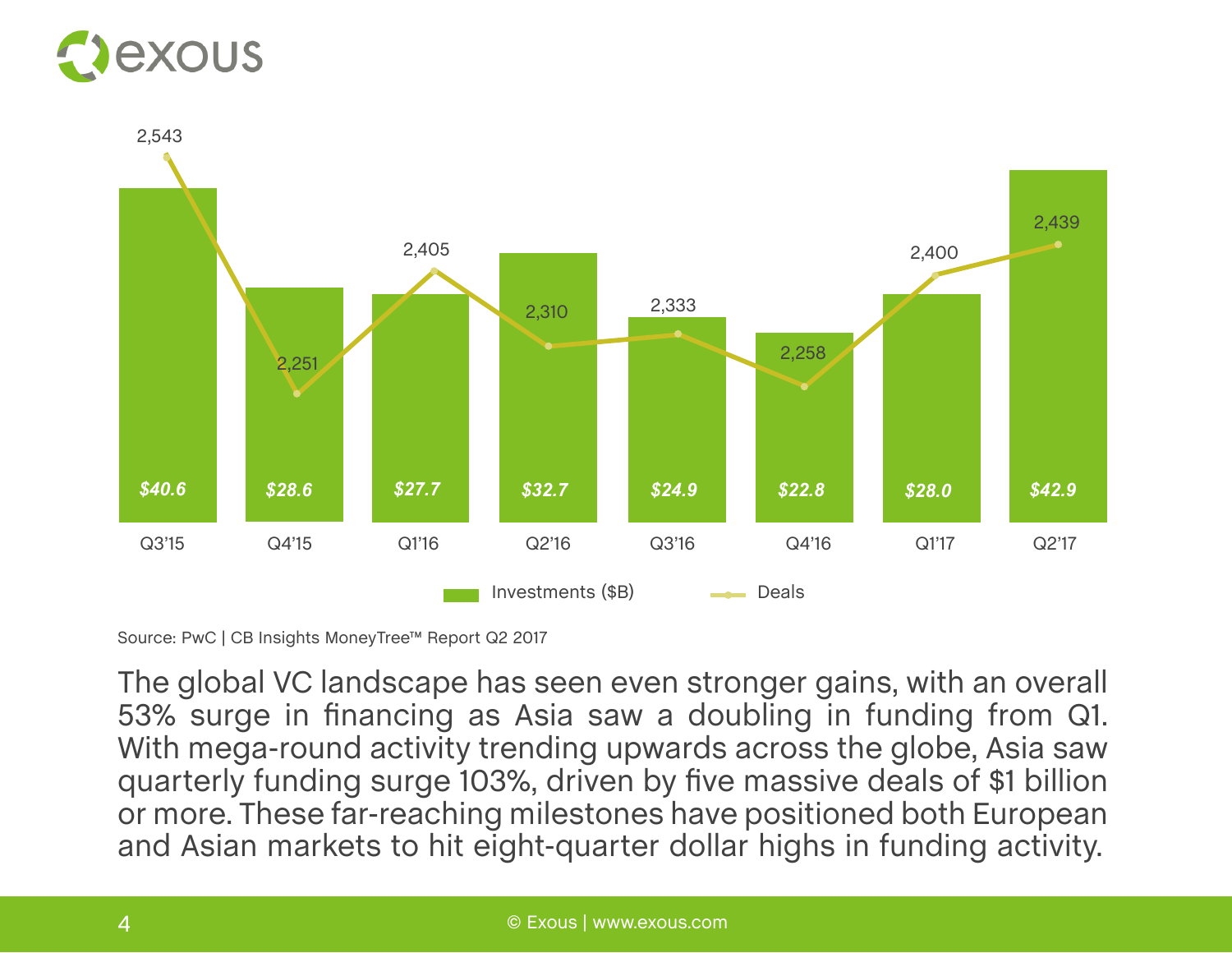



Source: PwC | CB Insights MoneyTree™ Report Q2 2017 [[image source](<a href="http://www.freepik.com/free-vector/grey-world-map_893780.htm">Designed by Freepik</a>): freepik]

In response to the current environment, where mega-round activity and unicorn startups continue to reign supreme in the U.S. and across the globe, Exous helps emerging startups navigate the fundamentals of strategic VC funding.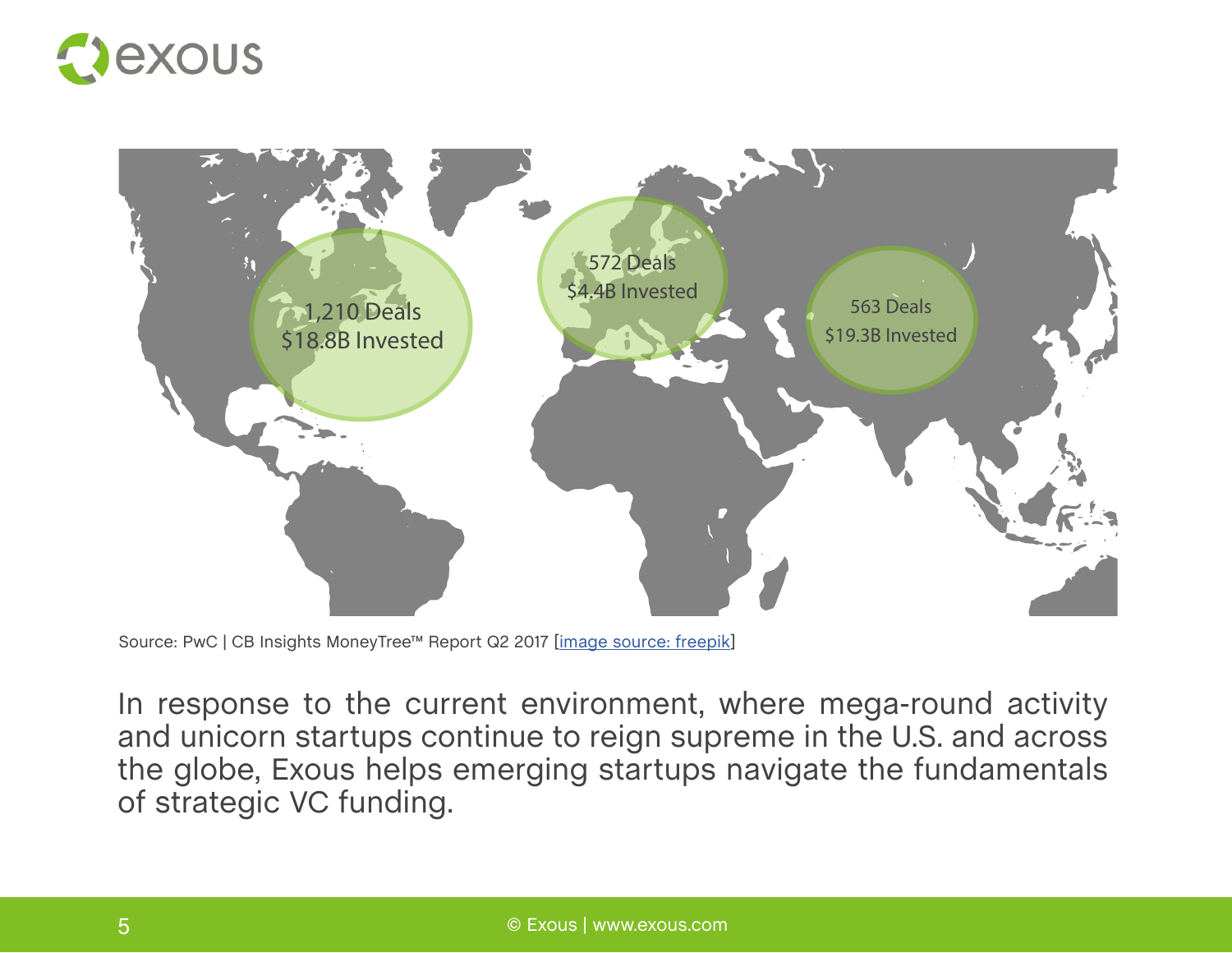## Equity Funding Levels, The Basics

## Initial Funding Round: Pre-Seed and Angel Investment

As a starting point, startup founders should tap their extended networks for initial, small scale investments — this includes, but is not limited to, friends, family, self funding, and initial angel investments.

Pre-seed investments, typically in the range of \$150,000-\$500,000, are integral to getting a startup off the ground.

Startup incubators and accelerators, numbering in the thousands nationwide, can serve as an important source of funding at this stage as well.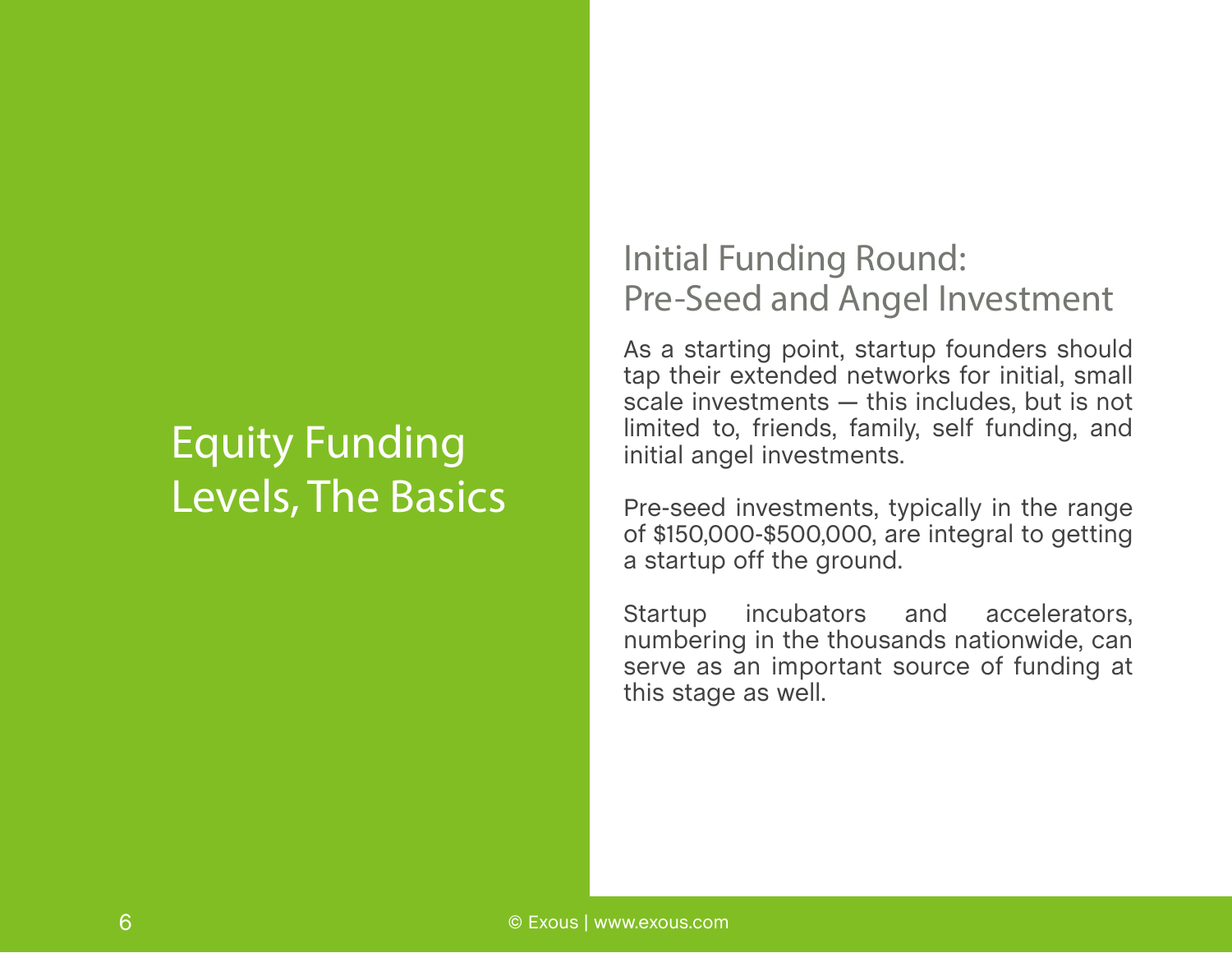

| <b>Financial Reporting</b><br><b>Guidelines</b> | Minimal financial reporting is needed at this level, though an<br>initial financial reporting framework should be in development.                                                                                                                                                                                                                                                                                                                                                                                                                                                                   |
|-------------------------------------------------|-----------------------------------------------------------------------------------------------------------------------------------------------------------------------------------------------------------------------------------------------------------------------------------------------------------------------------------------------------------------------------------------------------------------------------------------------------------------------------------------------------------------------------------------------------------------------------------------------------|
| <b>Our Advice</b>                               | No matter what level of funding you are pursuing, we recommend<br>getting into the habit of implementing standard financial<br>reporting practices, and more importantly, defining the key<br>performance indicators (KPIs) for the business. The sooner you<br>determine your core metrics (i.e. your cost per employee, number<br>of projected clients to onboard per quarter, average contract<br>size, number of employees needed for client implementation,<br>etc.), the better positioned you will be in successfully executing<br>your plan and being ready for an equity round of funding. |
| <b>More Advice</b>                              | Keep an eye on what advantages or privileges (i.e. guaranteed<br>board seats, veto rights, business involvement, etc.) you ascribe<br>to pre-seed investors - these could limit the company's ability<br>to attract institutional investors. If forced to give these privileges<br>out, the founder needs to make sure that they become null and<br>void upon institutional investment. You do not want your pre-<br>seed investor holding leverage over your company.                                                                                                                              |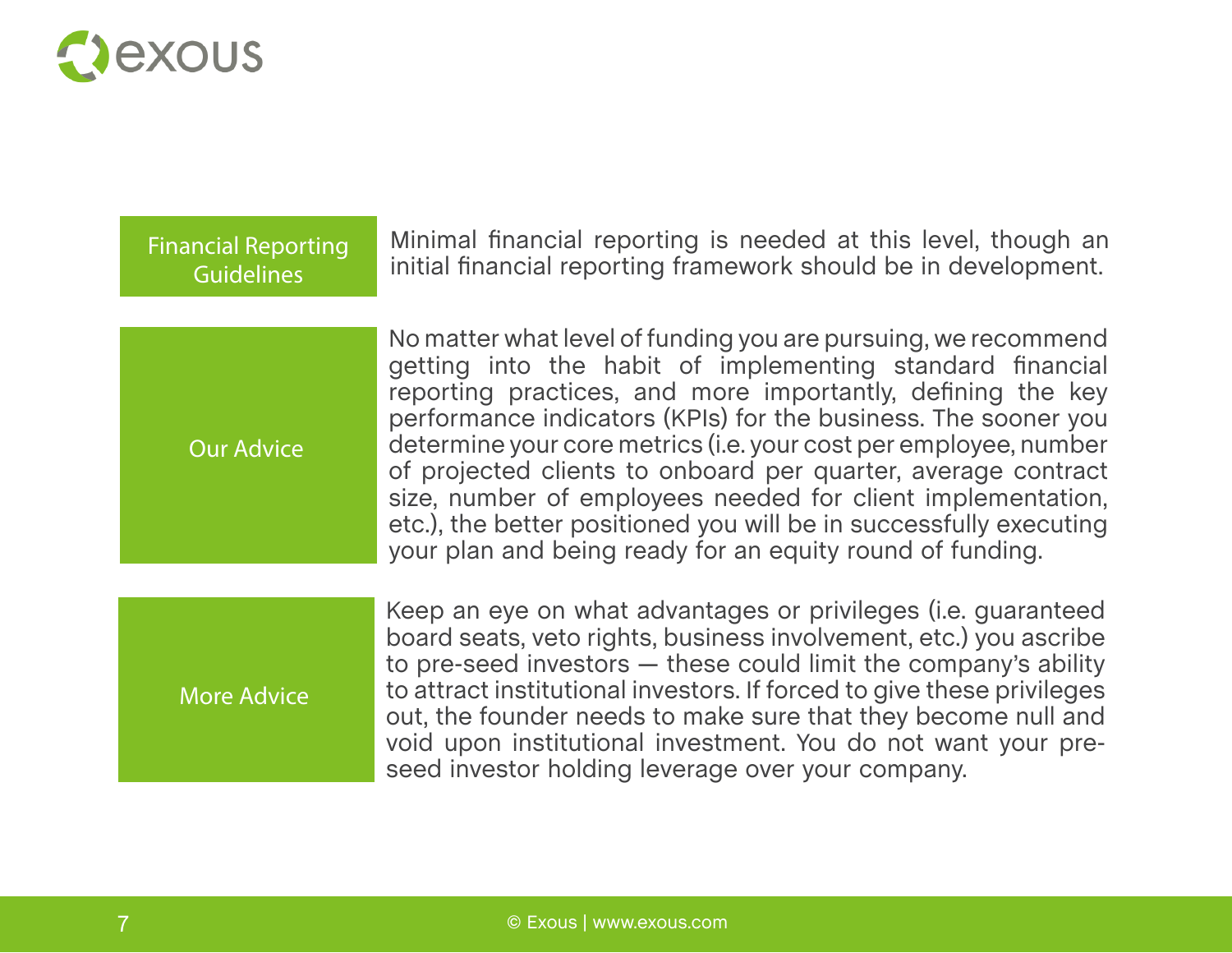

## Seed and Angel Funding Round

This is the first serious round of funding, generally \$1 million or less, that founders will seek from outside investors (i.e. angel investors and early-stage VCs) to move their startup to the next level. Angel investors, who can be involved in both pre-seed and seed levels of funding, will typically provide smaller amounts of funding in comparison to VCs, though may still have an active role in the business. At the seed level, startups should be past their proof-of-concept and need to have demonstrated traction in the marketplace. This round is designed to support essential activities that are tied to building and refining the product or service. This round may not be necessary if the initial round of funding was large enough to carry you to Series A funding level and beyond.

| <b>Financial Reporting</b><br><b>Guidelines</b> | Financial reporting at this level is usually limited to tax compliance<br>requirements. If you don't have a financial operation at this stage,<br>it is time to hire a VP of finance or controller, at a minimum. Your<br>CFO function should either be outsourced or in the process of<br>being brought in-house.                                      |
|-------------------------------------------------|---------------------------------------------------------------------------------------------------------------------------------------------------------------------------------------------------------------------------------------------------------------------------------------------------------------------------------------------------------|
| <b>Return Expectations</b>                      | This is a high risk/high return level of funding. Investors expect<br>a 5x + return on their investment.                                                                                                                                                                                                                                                |
| <b>Our Advice</b>                               | Financial reporting does not have to be perfect on day 1, nor<br>does it have to be overly complicated. Start with the basics and<br>expand as the business moves through the stages of its growth<br>cycle. Be conscious of the fact that your financial reporting<br>needs and their associated complexities will change as your<br>business evolves. |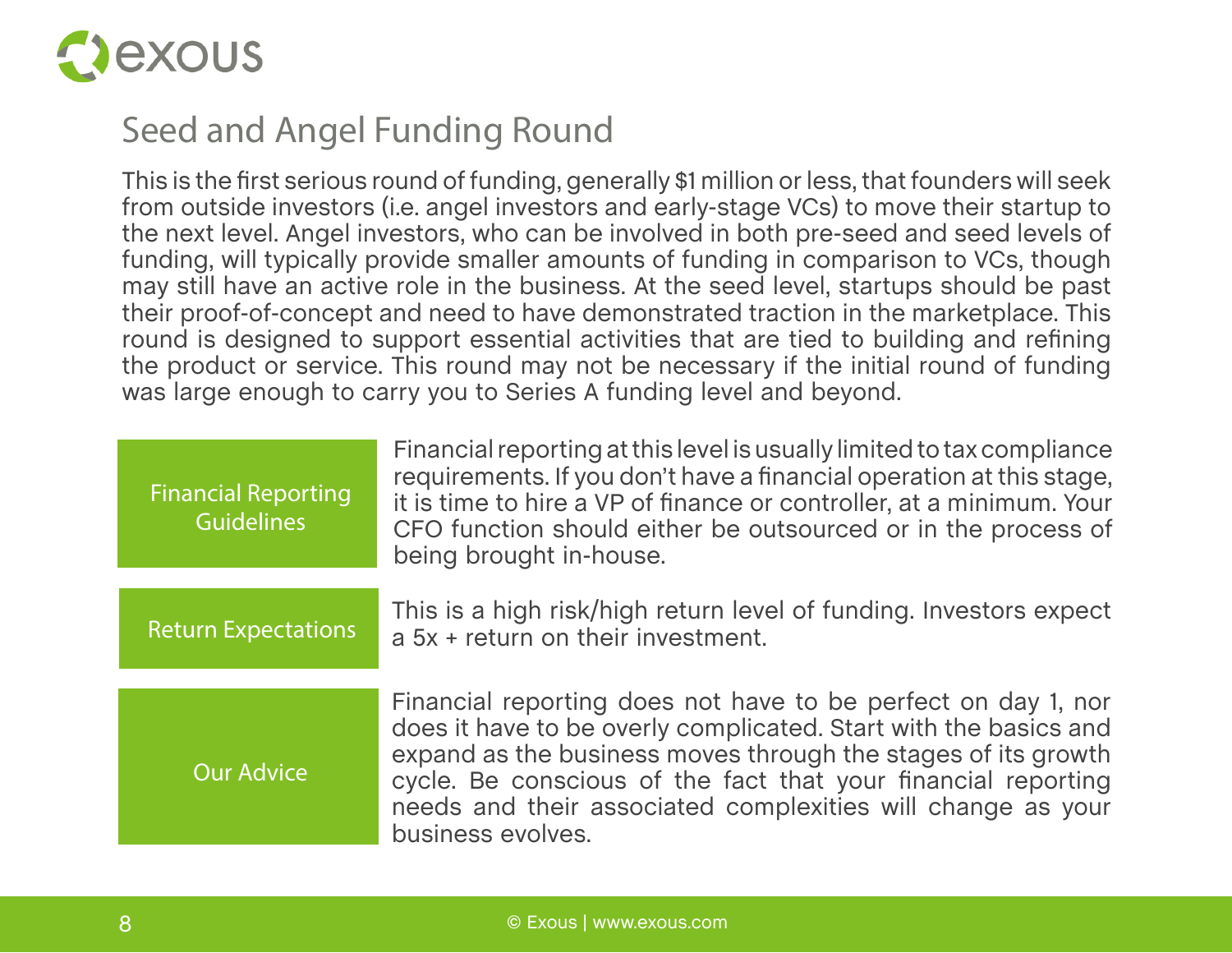

### Series A Funding Round

This funding round generally sits at or above the \$3-5 million range, where founders begin pitching to the leading VCs in their respective industries. Potential investors will be looking for a growing user base alongside monetization of the product or service at this stage.

| <b>Financial Reporting</b><br><b>Guidelines</b> | Financial reporting requirements start to take shape at this level;<br>and startup founders should take all their financial activities<br>in-house. This starts by bringing in a CFO to oversee these<br>operations.                                             |
|-------------------------------------------------|------------------------------------------------------------------------------------------------------------------------------------------------------------------------------------------------------------------------------------------------------------------|
|                                                 |                                                                                                                                                                                                                                                                  |
| <b>Return Expectations</b>                      | This is a relatively high risk/high return round of funding. Investors<br>expect to realize a 3-5x return at this stage.                                                                                                                                         |
|                                                 |                                                                                                                                                                                                                                                                  |
| <b>Our Advice</b>                               | We consider this round of funding the most crucial in the lifecycle<br>of the startup. This is where the business has to progress from<br>the trial-and-error of defining its business model, to a more<br>established structure driven by execution and growth. |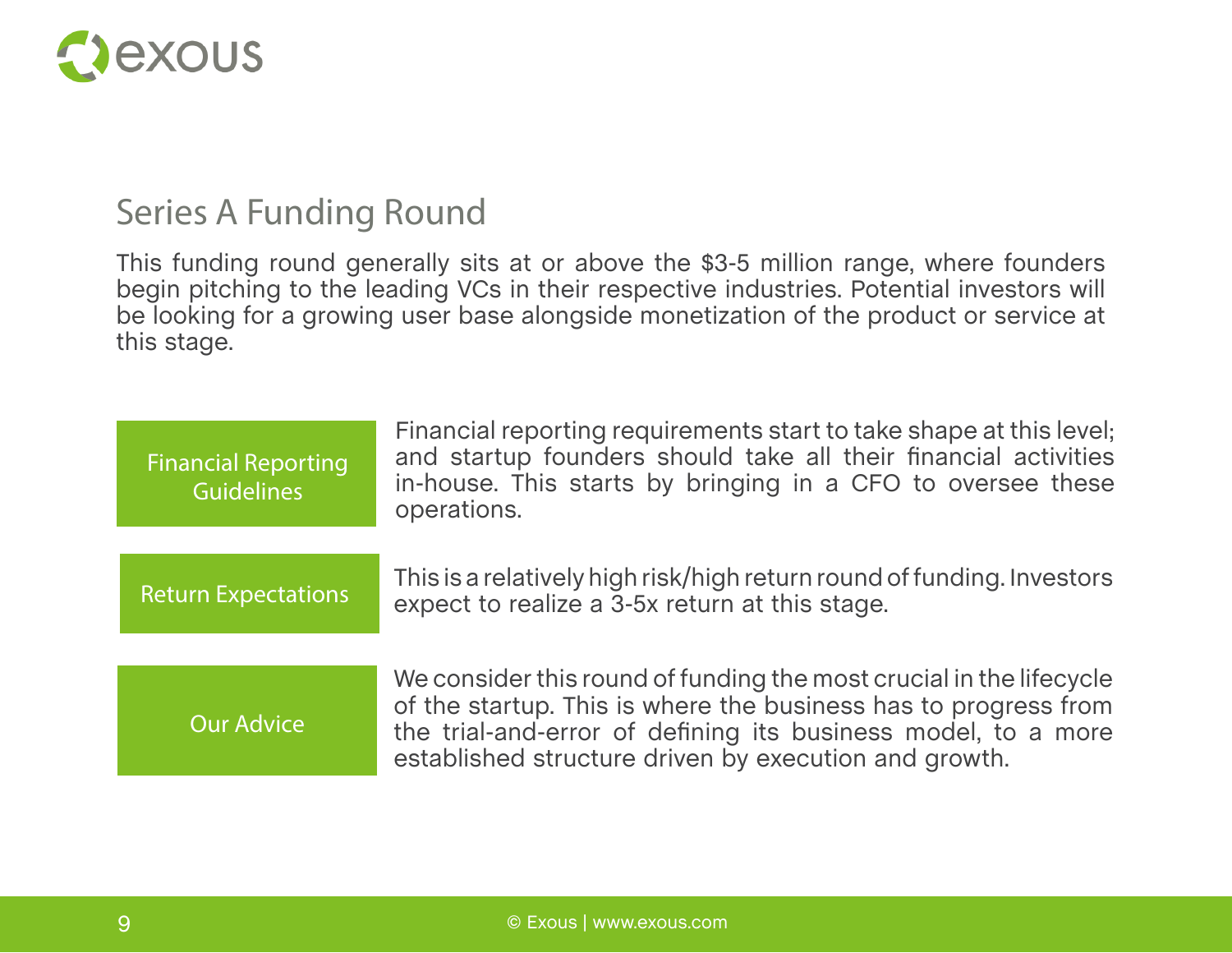

## Series B, C, D... Funding Rounds

Future funding rounds will mark at or above the \$5-10 million range, and could reach up to \$50 million + at later stages. Investors at these levels will begin to include largescale, well established funding institutions who will be looking for increased market share and revenue. Typical investors at this stage are private equity firms; and the funds are generally used for rapid business expansion to capitalize and maximize on the market opportunity for the business. These rounds are also used for allowing the founders, management team members, and/or initial investors to partially cash out their investments, and in very limited cases, fully cash out of their ownership stake.

| <b>Financial Reporting</b><br>Guidelines | Reporting requirements become more sophisticated, with<br>well-defined financial metrics established and monitored on a<br>monthly, quarterly, and yearly basis.                                                                                       |
|------------------------------------------|--------------------------------------------------------------------------------------------------------------------------------------------------------------------------------------------------------------------------------------------------------|
| <b>Return Expectations</b>               | This is a moderate risk/moderate return round of funding.<br>Investors expect to realize a 2-3x return at this stage.                                                                                                                                  |
| <b>Our Advice</b>                        | You will want to use these subsequent investment series very<br>carefully - pay attention to their dilutive impact on existing<br>shareholders and any stringent terms attached with such<br>investments, given their moderate risk/return objectives. |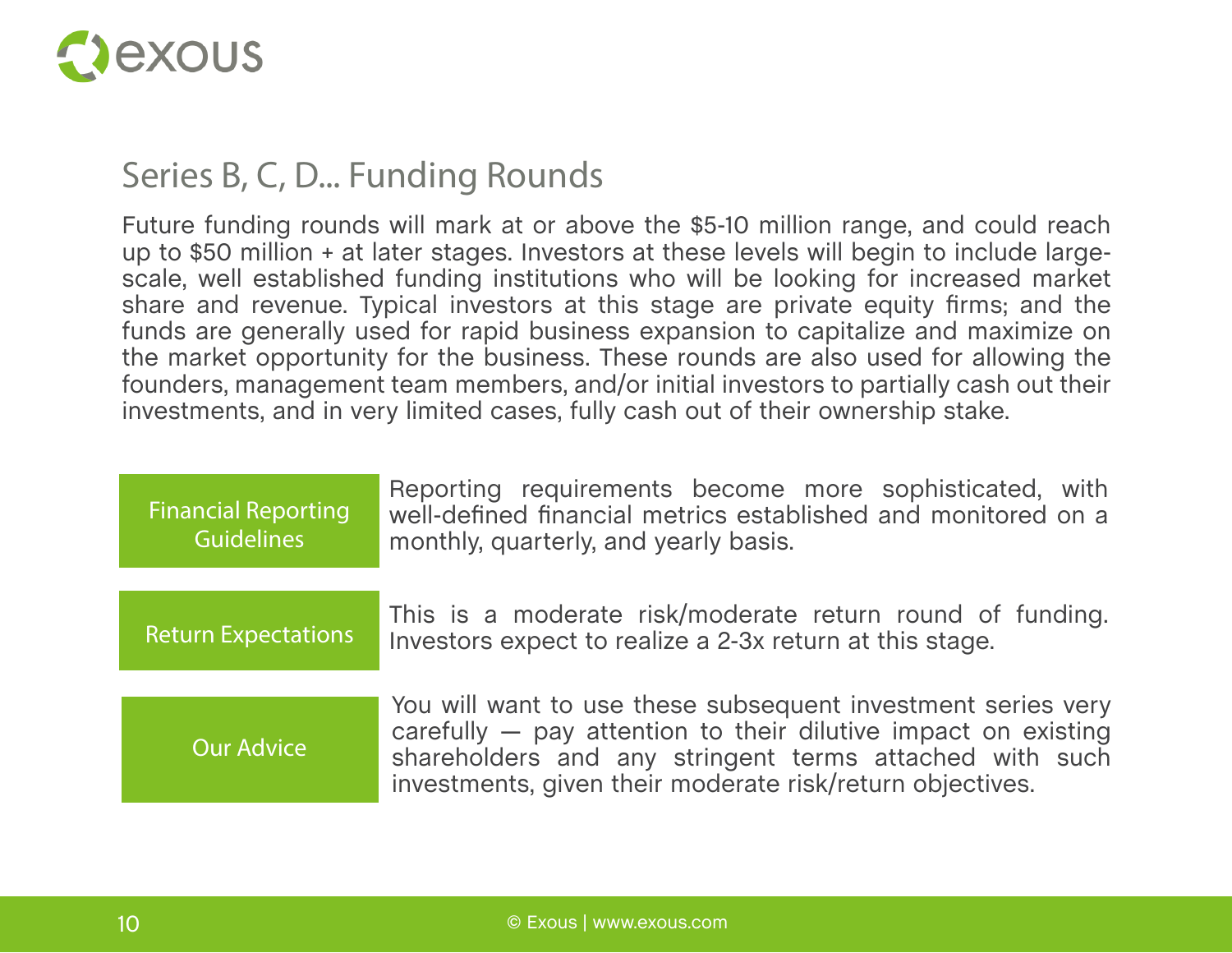

## Debt Financing

As an alternative or complement to the equity funding levels previously described, startups may decide to use debt as a financing vehicle. This involves its own complexities that will be covered in more depth in a later whitepaper. Here's what you need to know now.

While founders can avoid giving up a stake in their businesses, the trade-offs with debt over equity funding usually span 3 things:

- *O* higher interest rates on debt owed;
- 2 strict terms and financial covenants; and
- <sup>6</sup> rigorous reporting requirements.

Our Recommendations

Startups should consider debt financing along with Series A funding rounds and beyond.

Debt financing has to be used carefully as it can be detrimental to business if not properly managed. Too much debt can even hinder your ability to operate your business and raise additional funds.

Founders need to keep in mind that debt is always serviced first in any liquidity event, before money is distributed to any shareholders.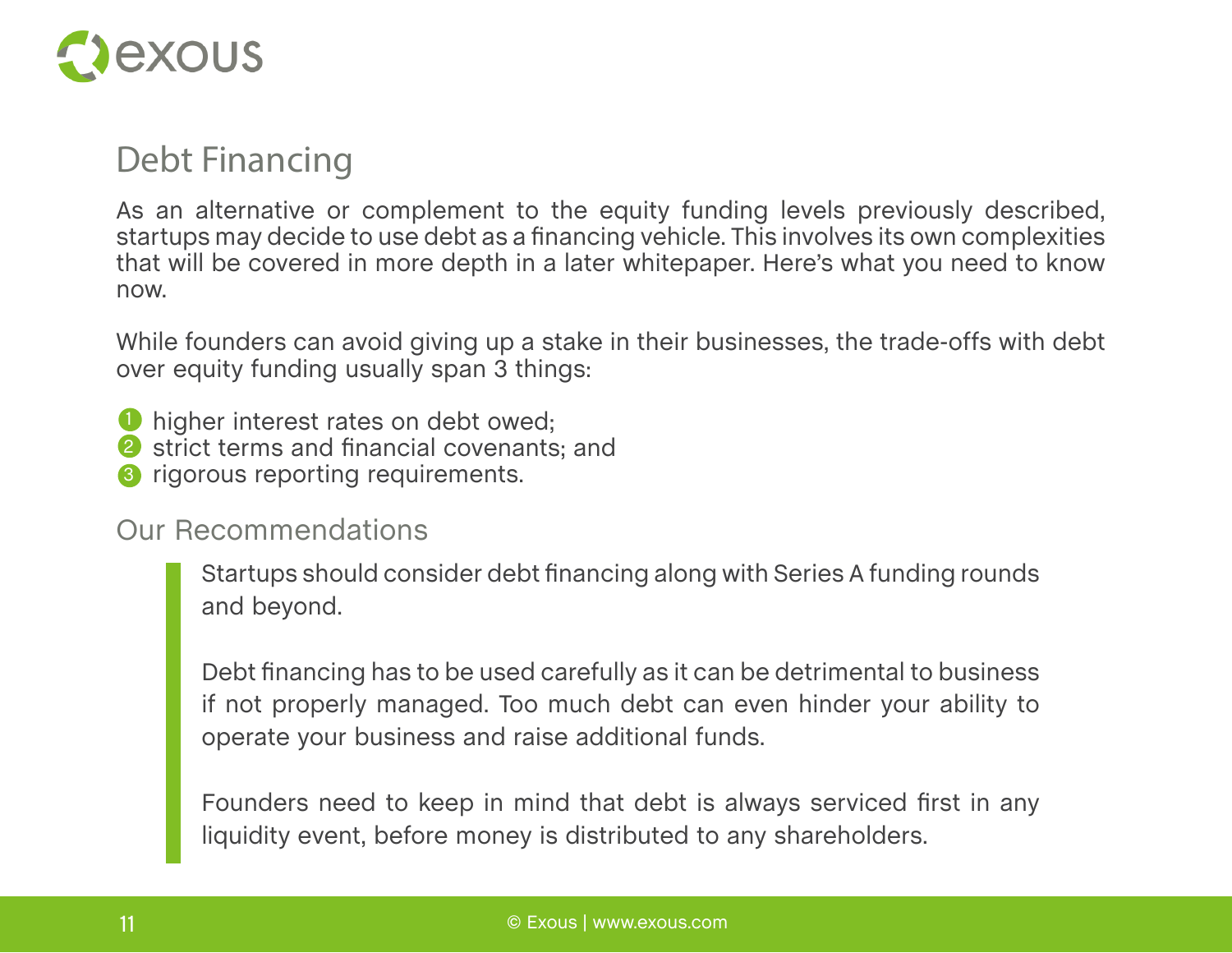## Strategic Fundraising **Checklist**

### Start with the Basics

Before pursuing equity funding, startup founders need to get familiar with a few business concepts and basic terminology.

These include an initial business plan, valuation (pre-money/post-money), capitalization table, and term sheet, all of which are fundamental elements in negotiating with a potential investor.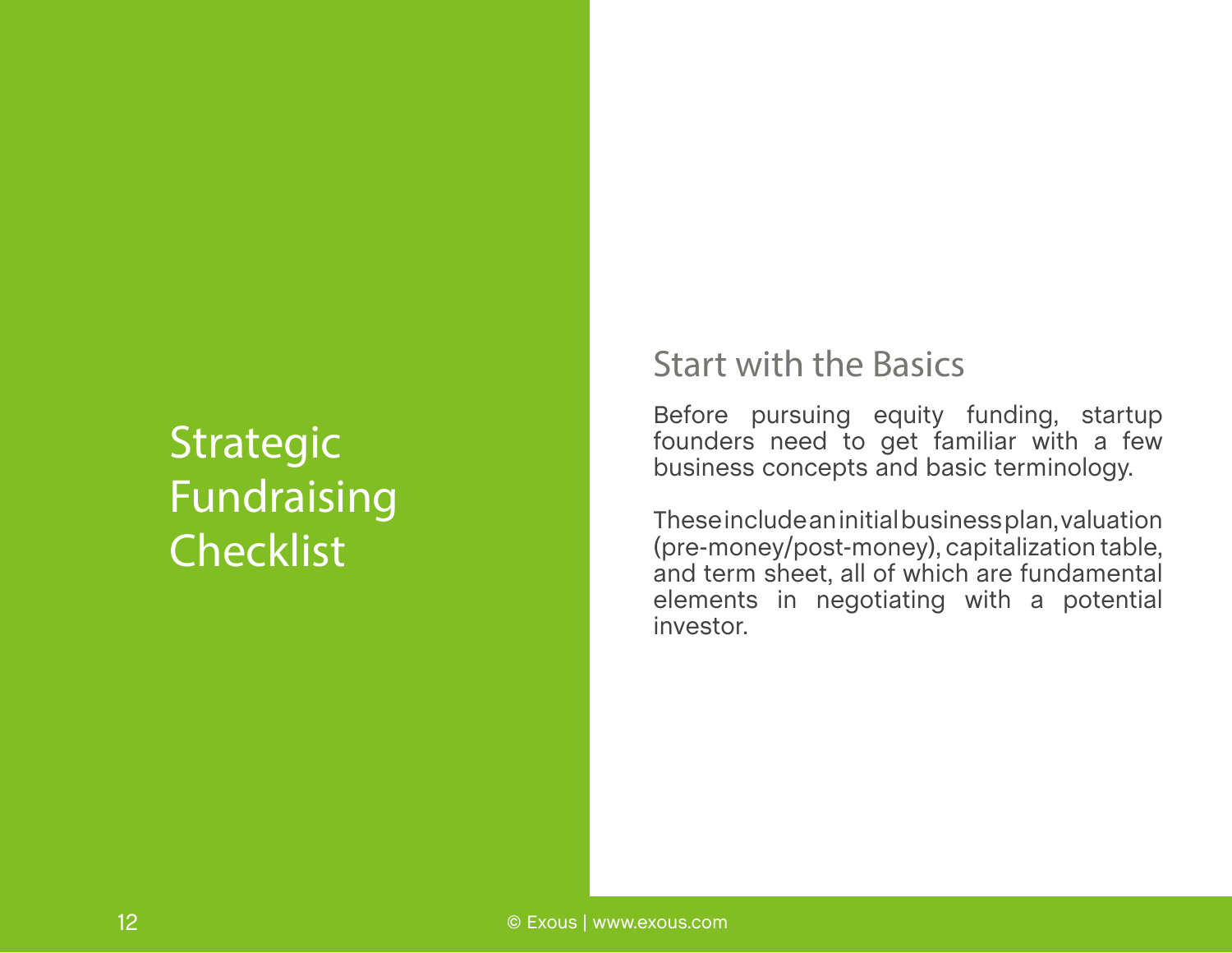

| <b>Business Plan</b> | Document that provides an overview of the business, from<br>strategy to financial forecasts. This should make the case for the<br>startup's long-term potential. Apart from unique and disruptive<br>technology capabilities, most VCs will be on the lookout for<br>subscription- or recurring revenue-based business models. |
|----------------------|--------------------------------------------------------------------------------------------------------------------------------------------------------------------------------------------------------------------------------------------------------------------------------------------------------------------------------|
|                      |                                                                                                                                                                                                                                                                                                                                |

The process in which an investor determines the worth of your business. This can involve an array of factors including but not limited to the uniqueness of your technology, market size, revenue levels, and market traction. Valuation can be pre-money or post-money. Pre-money valuation refers to a startup's value before it receives a round of funding, post-money valuation represents a startup's value after it gets a capital injection. Valuation

#### Capitalization (Cap) Table

Table measuring business ownership and forecasting how new investments will dilute ownership percentages and the respective values of each shareholder.

#### Non-binding letter of agreement that sets the basic terms and conditions for investments (i.e. investment type, accrued interest/dividend rate, agreed-upon company valuation, etc.). Term Sheet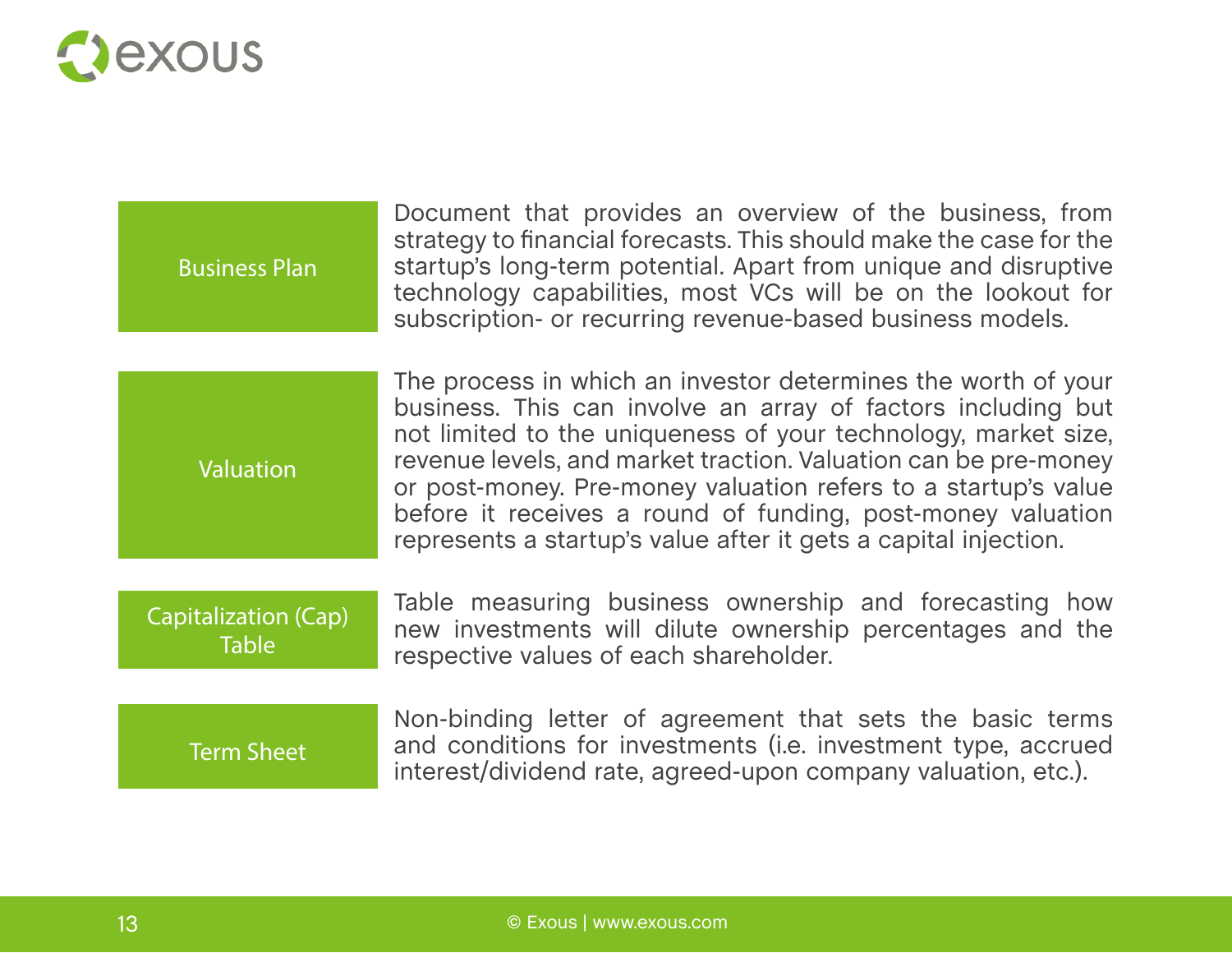

#### What to watch for:

Startups need to be on the lookout for investment terms related to preferred stocks, the primary investment instrument of VCs. These include terms like liquidation preferences and whether they are participating or nonparticipating. Founders will need to understand the mechanics of preferred stocks and make these considerations during the negotiation process as this has the most economic impact on the existing common stockholders.

Liquidation Preference: usually linked to preferred stocks, this feature gives investors a somewhat more "guaranteed" return during a liquidation event (typically a sale of the company). The preference is usually negotiable based on multiple factors including, but not limited to, the company valuation, the interest/ dividend attached to the preferred shares, participation or nonparticipation, etc. The liquidation preference amount (typically around 1x the initial investment but with the potential to go up to 2 or 3x) is generally paid from the sales proceeds of the company ahead of the common stockholders, and right behind the debt holders.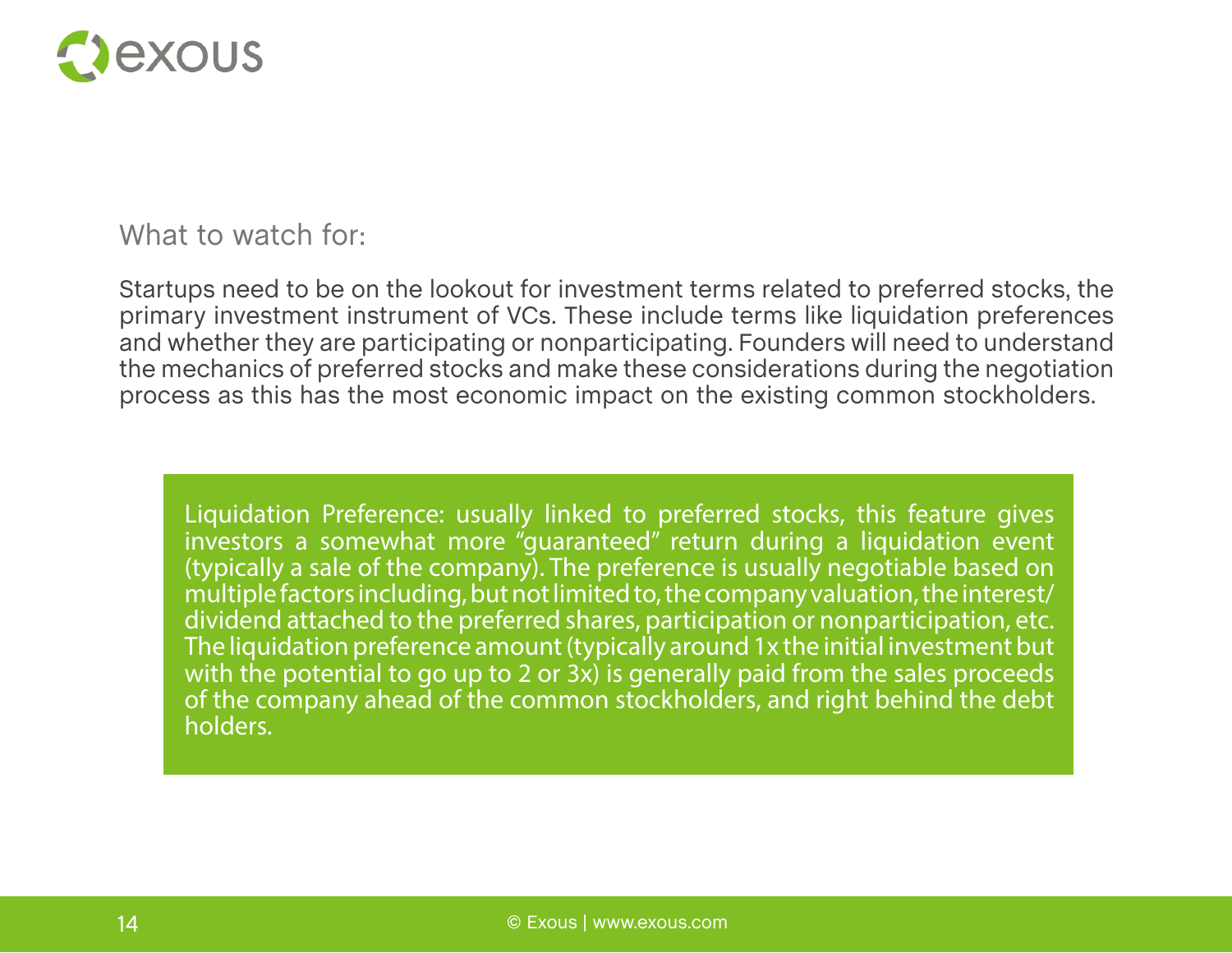

Participating: this term is applied to the preferred stocks, and enables investors to not only get their total liquidation preference amount in the case of a liquidation event before all common stockholders, but converts their preferred stocks to common stock, allowing them to participate in the distribution of remaining funds alongside the other common stockholders. This is also referred to as "double dipping." This is something that VCs usually want as part of every deal as it provides them more protection on their investment, but can definitely be negotiated out or capped based on a successful outcome to the investment.

Nonparticipating: this term is also applied to the preferred stocks and provides investors with the choice during a liquidation event between the greater of: (1) their liquidation preference amount as defined above; or (2) the amount of their preferred stocks converted to common stock. This feature provides more equitable terms to founders and existing common stockholders. This should be a founder's preferred feature in negotiation.

Although investors will sometimes try to lay out terms that integrate these elements to maximize their ROI, founders should be on the lookout for this, and not be afraid to negotiate these terms out according to their specific situation.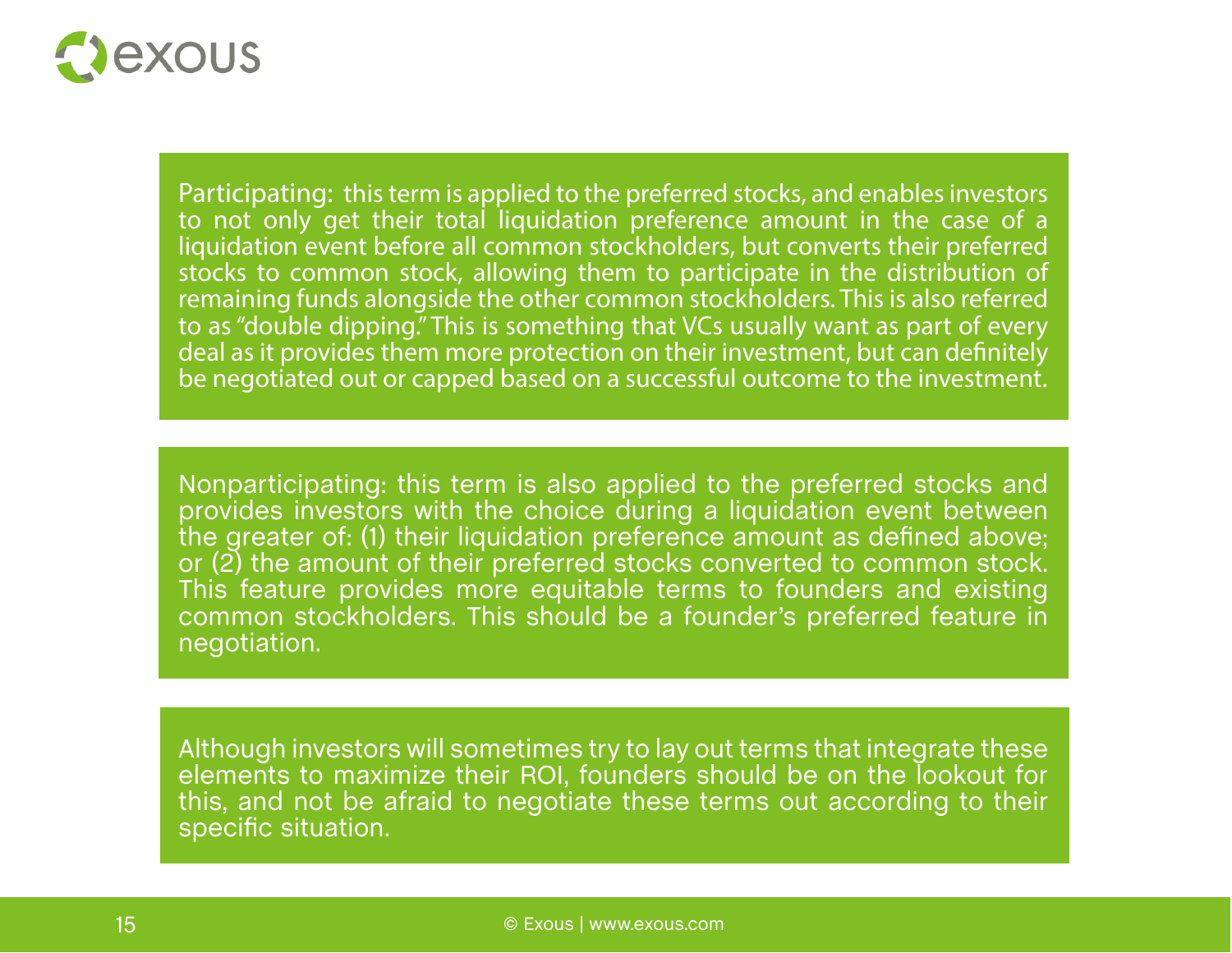

## Find the Right Investment "Fit"

Not all investments are created equal. Founders should ask themselves whether or not potential investors are in line with the values and interests of the business, have an understanding of the respective industry, and can communicate their expectations and exit strategy clearly. It is important that interests align between founding stock holders and institutional investors in order to ensure everyone is heading towards the same goal.

#### What to watch for:

Once you start going down the Series A round of funding and beyond, you need to examine a few key factors when dealing with potential VC investors:

Where in the cycle is the VC fund? VC funds are usually structured to have a ten-year fund life. You don't want a VC fund in its later years investing in you. An older fund will have a much shorter horizon, thus placing more pressure on you to deliver large-scale returns in a much shorter time span. Aim for VCs that are in the early- to mid-stages of their fund lifecycles.

How big is the fund? There may be a lot of data available regarding a fund size, but the most relevant information to startups are the dollar amount of the current fund and when that amount was raised (i.e. the fund "vintage"). It is common to see VCs with large fund sizes shy away from small investments. On the flipside, a fund that is almost tapped out is problematic in its own way. Founders need to be aware of all the limitations that a potential VC may have in terms of funding.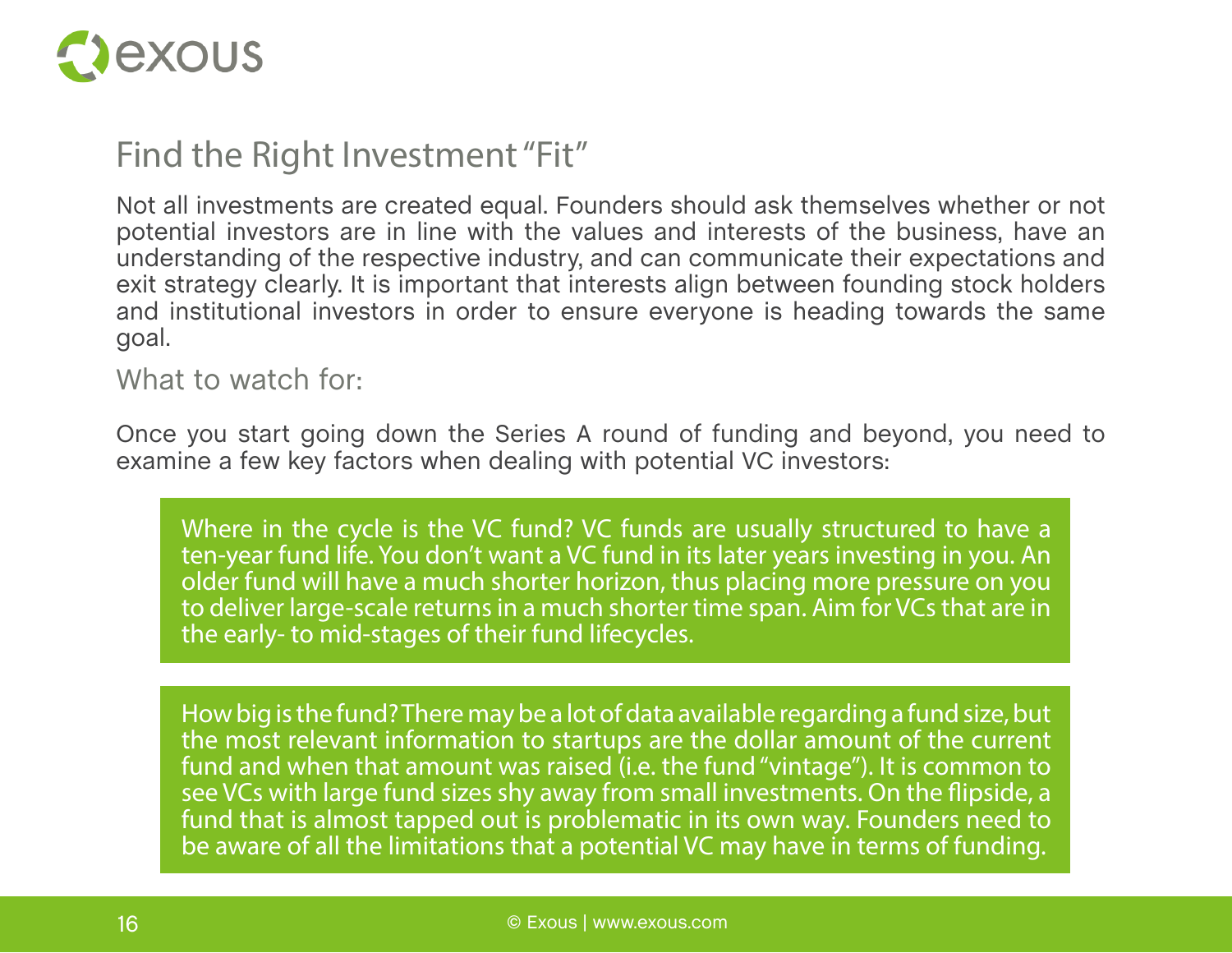

### Set Your Startup Apart

Founders should not only develop a compelling, ROI-driven narrative for their startup, but come to the negotiation table with well-organized financial projections based on a solid and supported set of assumptions. Market positioning, technology differentiation, competitive advantage in the marketplace, and addressable market size are all elements that investors scrutinize. Being able to distinguish yourself, and having the data to back your narrative claims are key.

#### What to watch for:

One aspect that most business founders undersestimate or lack understanding for in their current business is their burn rate. A startup's burn rate is essential for determining the lifetime of a funding round. Founders need to understand their spending habits, calculating a monthly burn rate against income that will inform cash runway. As a rule of thumb, Series A funding and beyond should be projected to last you one and half to two years. As the funding lifetime closes, a startup should either become cashflow neutral (break-even), cashflow positive, or otherwise be ready to embark on its next funding round .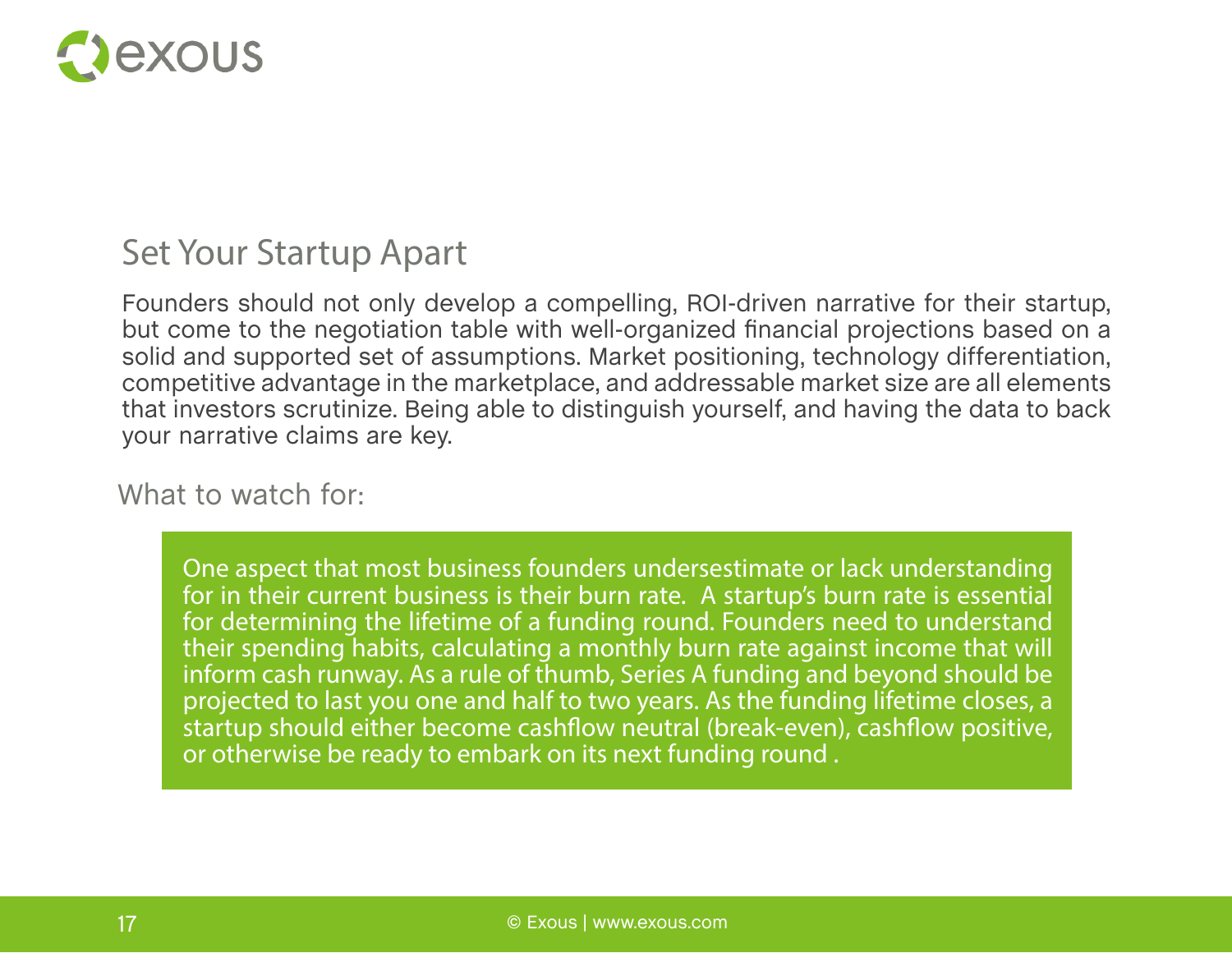

### Consider Hiring an Agent

Given the high stakes nature of equity financing, and the fact that founders often are not familiar with the VC ecosystem, any mistake could mean a tremendous amount of financial loss to a startup. In the same way that you would evaluate hiring a realtor to represent you in the promotion and sale of your home, considering an agent for your startup's equity funding rounds should be part of your strategic fundraising process, regardless of your funding level.

Our advice:

Make a determination of your business advisory and equity funding needs by evaluating your current standing. Have you exhausted your current funding network? Are your financial documents readily available? Are your business models and assumptions sounds? How compelling is your investor pitch?

[Click here to download your custom startup venture analysis.](https://www.exous.com/startup-venture-analysis?utm_campaign=vc%20funding%20ebook&utm_medium=download&utm_source=ebook)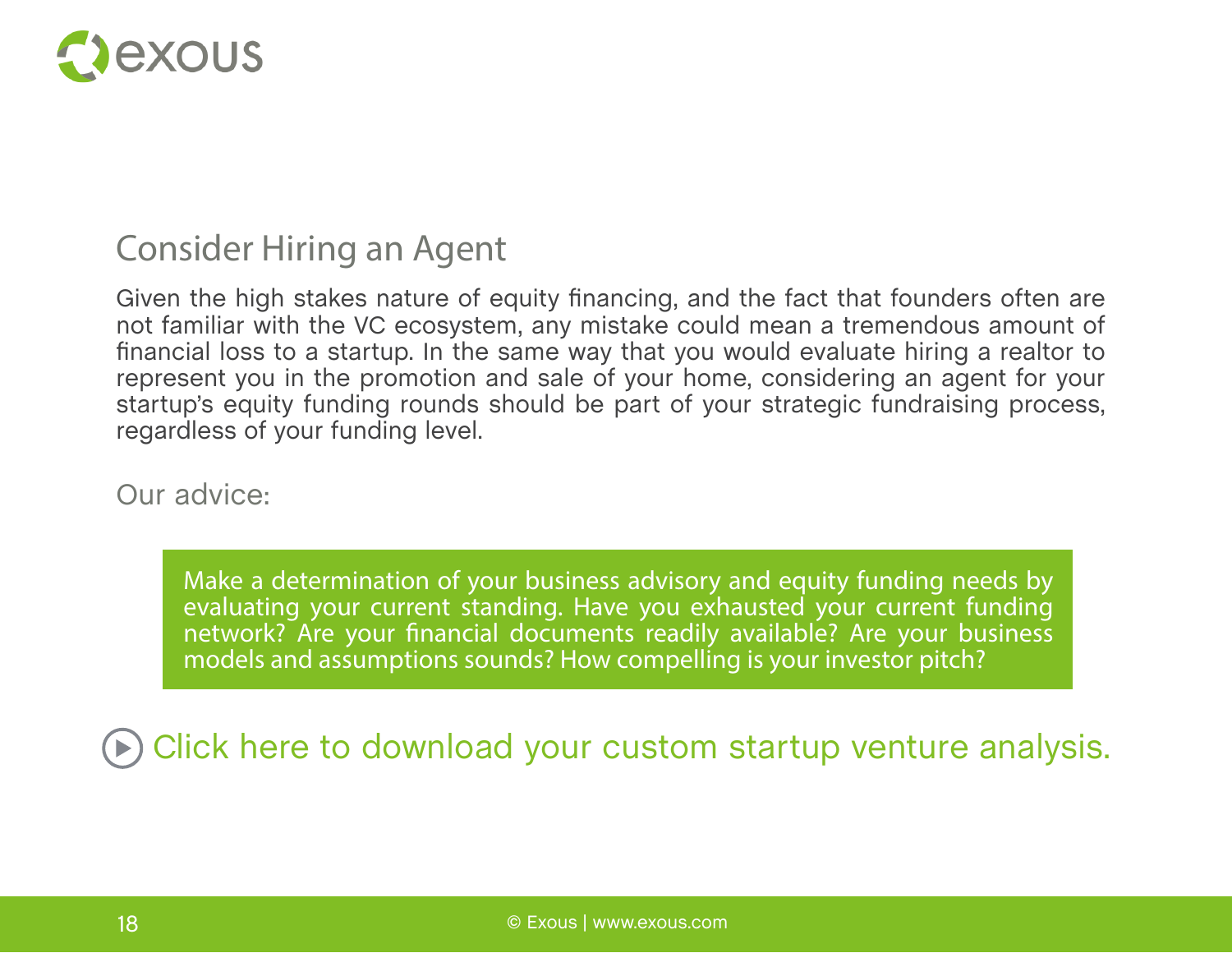## Conclusion

While VC funding shows no signs of abating in the U.S. or abroad, founders need to formulate a comprehensive, ROI-driven strategy (or hire an agent to do so) as they head into any stage of equity funding. Determining the appropriate funding level to pursue, evaluating investors that are in line with your startup's values, and developing a sound value proposition that sets your business apart, are integral elements of your strategic funding checklist for success.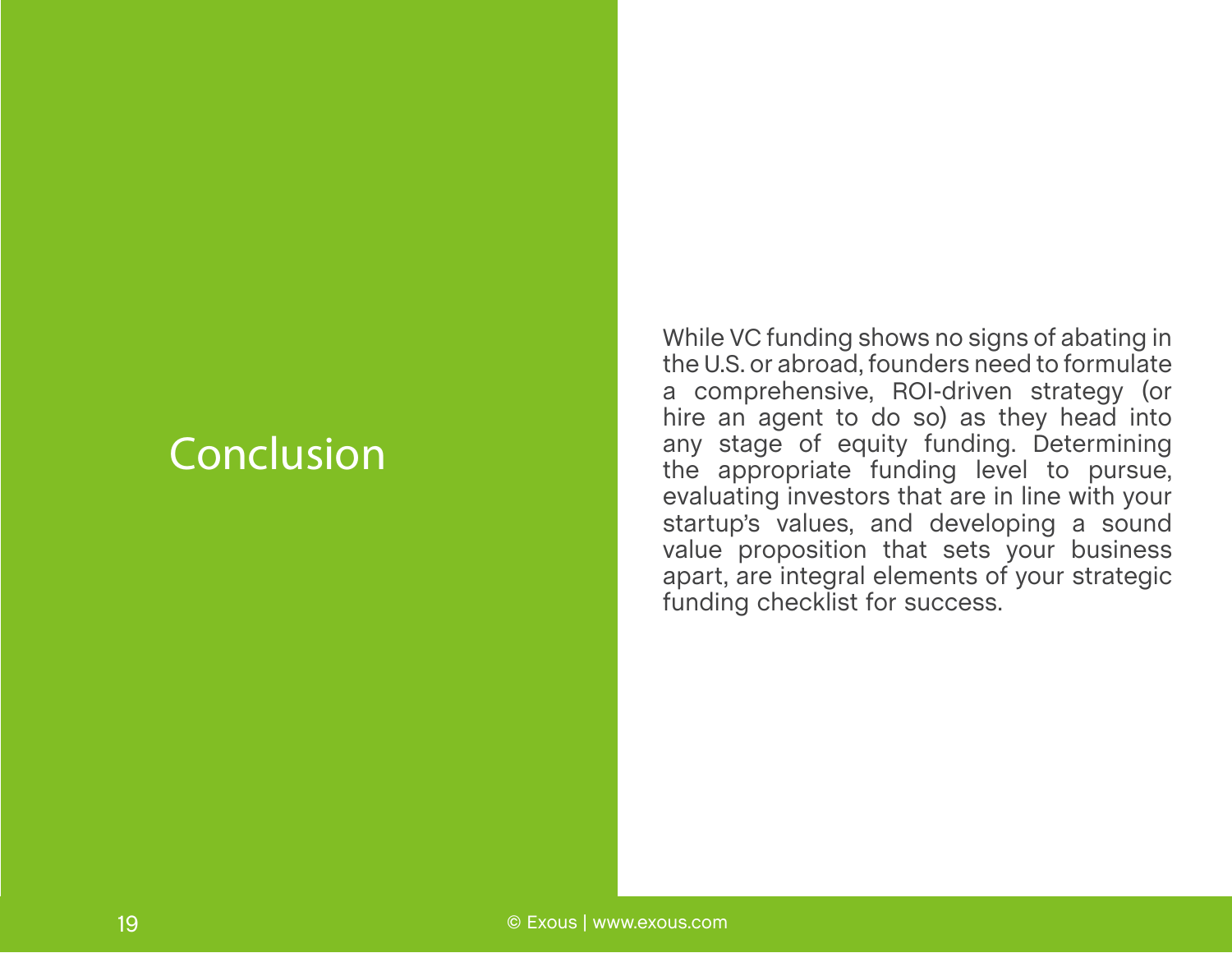

#### About Exous

Exous employs a full suite of strategic, operational, and technology consulting services to resolve complex business challenges and elevate your startup to the next level. Over the past 25 years, our executive leadership team has serviced over 60 organizations, from FinTech firms to nonprofits, by applying a data-driven, agile technology approach to resolve complex business challenges, creating over \$100 million in shareholder value and raising over \$60 million in capital funding. From digital-first enablement and strategic funding, to Artificial Intelligence (AI) integration, Exous has the expertise and the knowhow to make innovative business concepts and objectives a reality.

For more information, please visit http://www.exous.com or contact us at info@exous.com.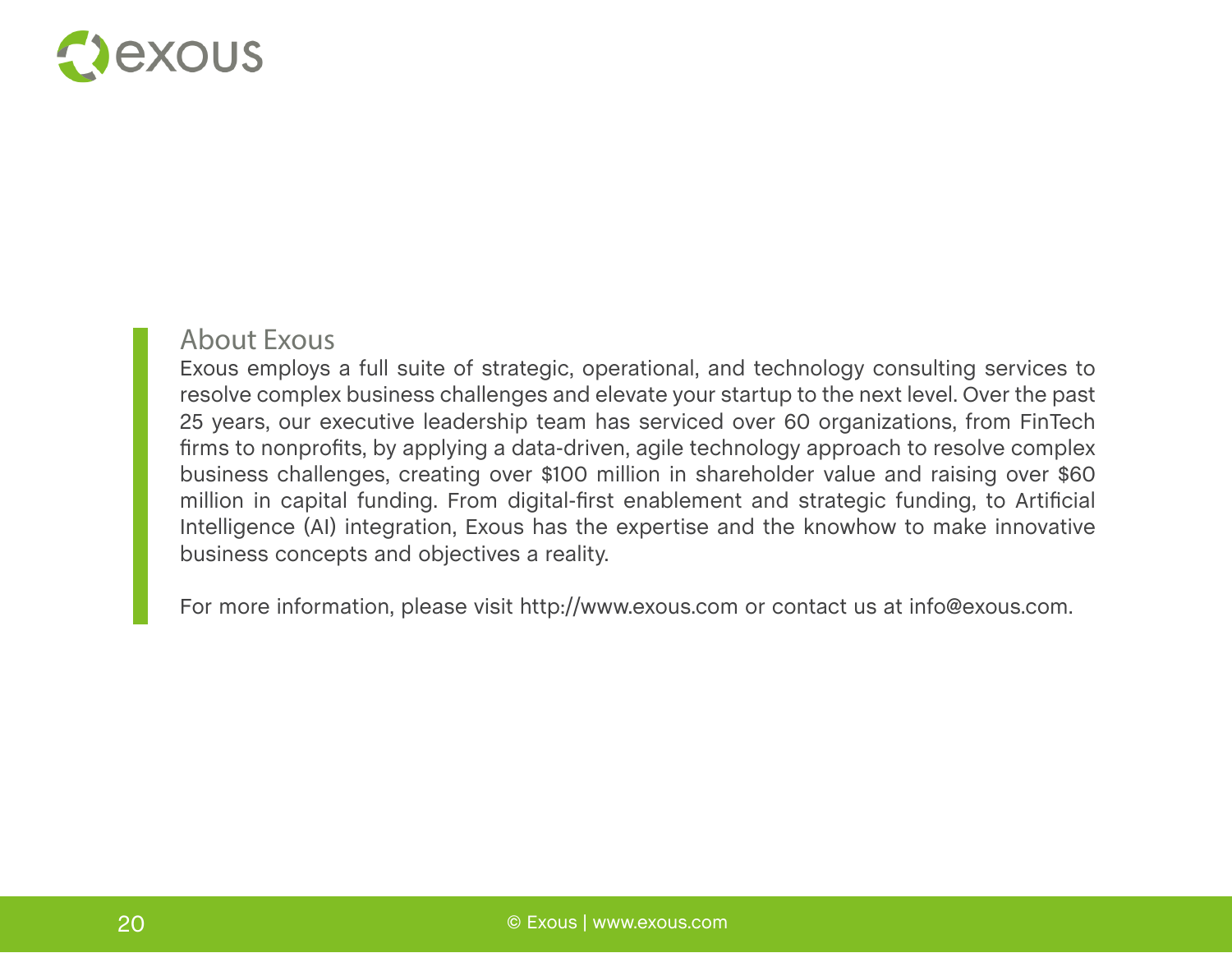

#### Sources

(1) PwC | CB Insights MoneyTree™ Report Q2 2017. (n.d.). Retrieved from https://www.pwc. com/us/en/moneytree-report/assets/MoneyTree\_Report\_Q2\_2017\_Final\_F.pdf.

(2) CB Insights. (2017, March 2). Industries Of The Future: The Trends, Companies, And Categories The Top VC Firms Are Betting On. Retrieved from https://www.cbinsights.com/ research/smart-money-startup-funding-trends.

(3) Rowley, J. (2017, July 11). Inside the Q2 2017 global venture capital ecosystem. Retrieved from https://techcrunch.com/2017/07/11/inside-the-q2-2017-global-venture-capitalecosystem.

(4) Suster, M. (2010, April 2). Does the Size of a VC Fund Matter? Retrieved from https:// bothsidesofthetable.com/does-the-size-of-a-vc-fund-matter-fb58594de8e6.